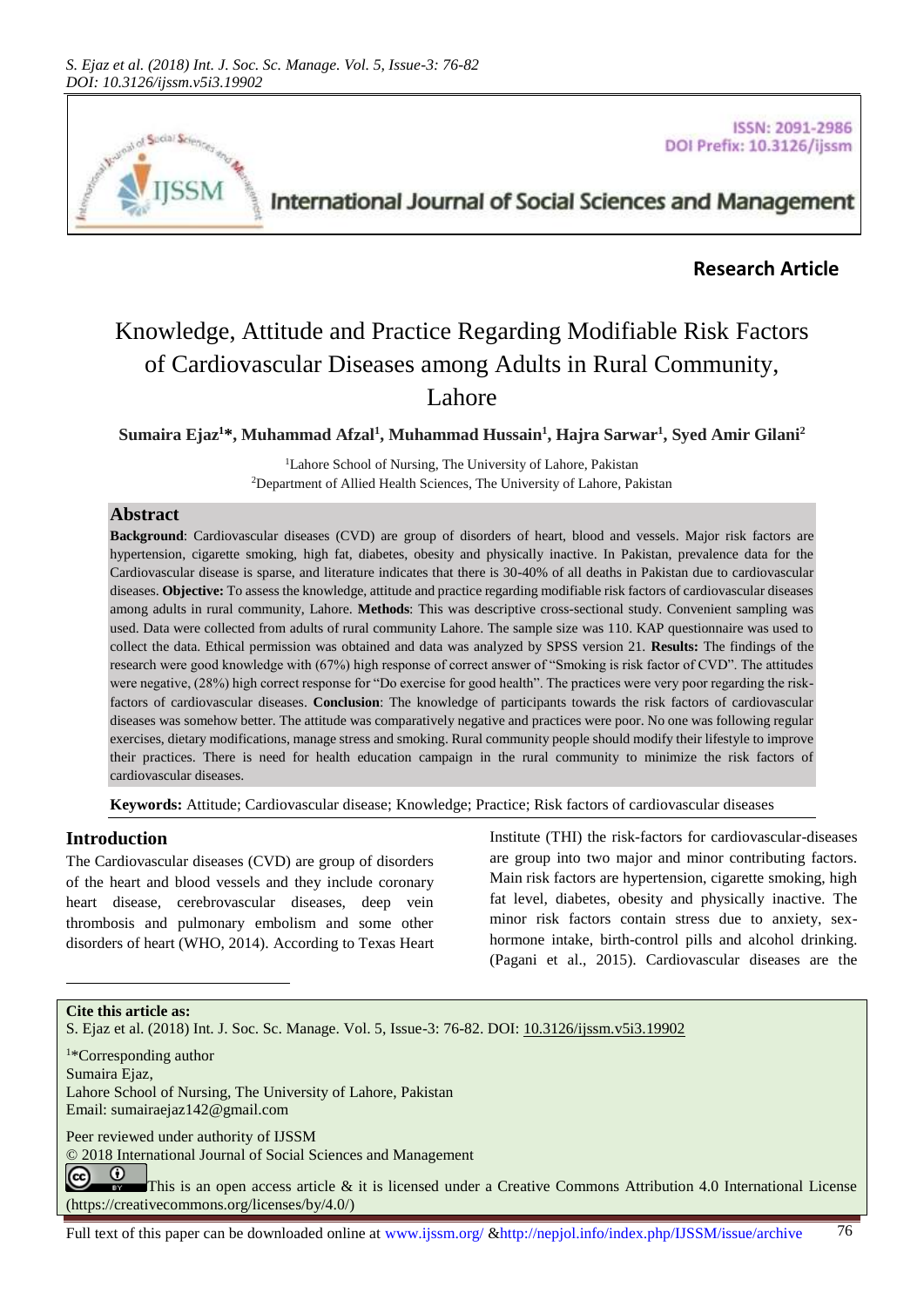number one cause of death globally more people die annually (WHO, 2014). The WHO statistics indicate that CVD related deaths are seventeen million yearly, and this amount is gradually increasing up to twenty three million by the end of 2030 (Kumar, 2017). In Pakistan, cardiovascular diseases are also the leading cause of morbidity and mortality. Prevalence data for the Cardiovascular disease is less, thirty to forty percent of all deaths in Pakistan are the result of cardiovascular diseases (Aziz, FARUQUI, PATEL, & JAFFERY, 2012).

The women are not only the target of this disease but also included men. In literature the risk for cardiovascular diseases are equal both in men and women (Mosca et al., 2011). Knowledge of risk factors of CVDs is crucial for every young and adult. As stated in a study, increase number of young adults have increased risk of developing cardiovascular diseases (Gaziano, Bitton, Anand, Abrahams-Gessel, & Murphy, 2010). In this study the major modifiable risk factors are tobacco smoking, physical inactivity, unhealthy dietary intake, high cholesterol and stress. According to study conducted in Peshawar, Pakistan showed there is less knowledge regarding risk factors of cardiovascular diseases, which are lack of physical activity, excessive sugar intake, obesity, family history and stress (Zuhaid, Zahir, & Diju, 2012).

A study reported that Pakistani young adult students have high prevalence of shisha smoking (Habibullah et al., 2013). Another modifiable risk factor is physical inactivity. The term physical inactivity is also called "sedentarism". It is the lack of physical activity (WHO, 2011). Eating fast food and carbonated drinks are also dangerous for health. In Pakistan, the prevalence of high cholesterol level is about twelve percent due to junk foods (Sherin, 2014). Stress is the minor risk factor. According to study, stress is the strain and anxiety that occur due to physical factors those are not be in a stable range (Piazza, Charles, Sliwinski, Mogle, & Almeida, 2012).

# *Research Questions*

- *Research Question 1* What kind of knowledge rural community have regarding modifiable risk factors of cardiovascular diseases?
- *Research Question 2* What kind of attitude rural community possess toward modifiable risk factors of cardiovascular diseases?
- *Research Question 3* What are the preventive practices of rural community toward modifiable risks factors of cardiovascular diseases?

## *Aims of the Study*

The purpose of the research was to assess the knowledge, attitude and practice regarding modifiable risk factors of cardiovascular diseases among adults in rural community, Lahore.

## *Significance of the Study*

The significance of the research work is to give awareness about the modifiable risk factors of cardiovascular diseases. The benefit to the community is to reduce the burden of cardiovascular diseases. Lessen the morbidity and mortality rate. The results obtained in this study could be used by other researchers for further research study. The benefit to adults is give education and awareness of cardiovascular diseases and its risk factors. It might reduce the occurrence of disease to some extent in future.

## **Literature Review**

According to WHO Factsheet (2017), cardiovascular diseases are the top and foremost reason for death, annually most of the people die due to cardiovascular diseases than any other disease. Moreover, in 2015 millions of people die due to cardiovascular diseases that represents 31 % of deaths. Kazakh population indicates that the prevalence of cardiovascular disease risk is high and level of knowledge is less (Kulkayeva, Harun-Or-Rashid, Yoshida, Tulebayev, & Sakamoto, 2012). At International level, many countries have major causes of deaths due to risk factors of cardiovascular diseases. In Malaysia most of deaths are due to coronary heart diseases and heart attacks and ratio is higher in women than men (Ibrahim, Rahman, Rahman, & Haque, 2016). Many respondents are associated with sedentary lifestyle, lack of exercise, poor diet, stress full life these factors are challenge for them to maintain healthy living (Kulkayeva et al., 2012).

In Middle East region, such as in Kuwait due to rapid changes in economic and due to lifestyle changes like smoking, obesity and diabetes the prevalence of cardiovascular diseases are very high (Awad & Al-Nafisi, 2014). Asians have very high prevalence of cardiovascular diseases. In India, cardiovascular diseases are high due to risk factors include unhealthy diet, physical inactivity and tobacco smoking (Bhagyalaxmi, Atul, & Shikha, 2013). The Attitude of respondents of rural community are bad toward cardiovascular diseases. In Contrast with study of North-East coast Malaysia (2012), where higher proportion of positive attitude were due to awareness of healthy lifestyles (Muhamad, Yahya, & Yusoff, 2012). Tobacco smoking is the common risk factor for cardiovascular diseases. In National Academies Press Council, exposure to smoking in adults causes increase risk of heart diseases approximately 25-30% (Council, 2010). Another study conducted in Kuwait also represent that smoking is common risk factor of heart diseases (Awad & Al-Nafisi, 2014).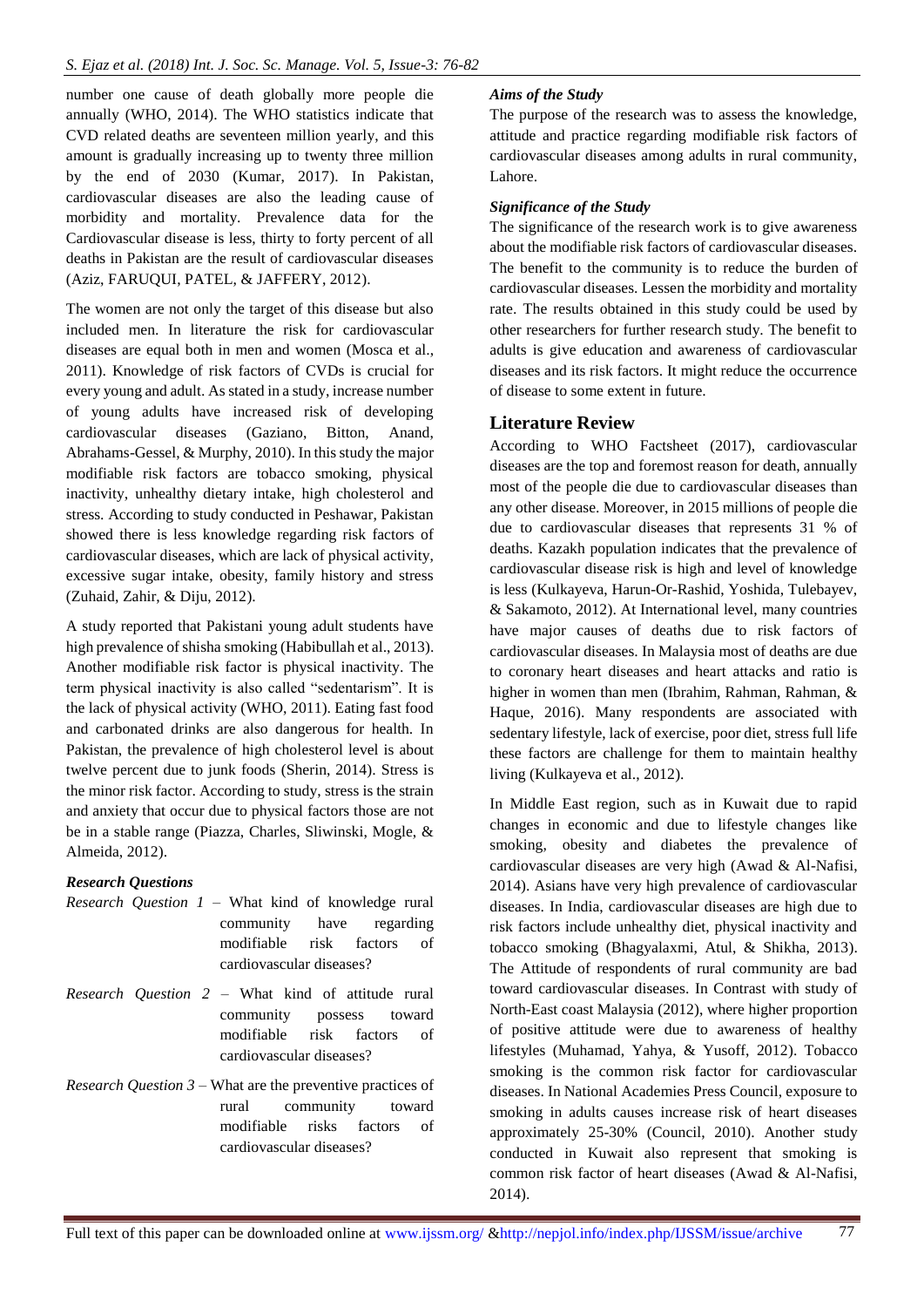A study in North Ireland related to knowledge of risk factors of cardiovascular diseases stated that inactivity in lifestyle is the factor of cardiovascular diseases (Al Hamarneh, Crealey, & McElnay, 2011). In another study of Nepal respondents have lack of knowledge regarding physical inactivity which is the risk factors of cardiovascular diseases (Vaidya, Aryal, & Krettek, 2013). However, fruit and vegetables intake are very low in rural community. These are included in unhealthy diet. In Jordanian research respondents have lack of knowledge about healthy diet (Mukattash et al., 2012). In addition, respondents take oily and fatty food excessively which causes the obesity and high cholesterol level. Stress is also an important risk factor for cardiovascular disease. The study conducted in Canada shows that the participants have less knowledge about stress (Gill & Chow, 2010). Many respondents are associated with sedentary lifestyle, lack of exercise, poor diet, stress full life these factors are challenge for them to maintain healthy living (Kulkayeva et al., 2012).

#### *Conceptual Framework*

Conceptual Framework is given in Fig.1

# **Methodology**

## **Setting**

The research was conducted at Hussain Abad community, Lahore.

#### *Research Design*

The research was descriptive cross-sectional

#### *Population*

People of Hussain Abad were the target population.

#### *Sampling*

Convenient sampling technique was used. The sample was 110.

#### *Research Instrument*

An adopted questionnaire was used for this study to gather data and to answer the research questions (Ibrahim et al., 2016).

#### *Data Gathering Procedure*

A formal letter of approval was taken before starting the research. Verbal consent took from the participants.

#### *Methods used to Analyze Data*

Data was analyzed by SPSS version 21.

#### *Study Timeline*

The study duration was September, 2017 to December, 2017.

#### *Ethical Consideration*

Ethical permission was obtained from Institutional Review-Board (IRB) of University of Lahore. At the household level, purpose of this study was explained to the respondents and verbal consent was taken before conducting the research.



**Fig 1**: Model as a logic model for the needs assessment of self-managing CVD and its modifiable risk factors. (Green & Kreuter, 1993).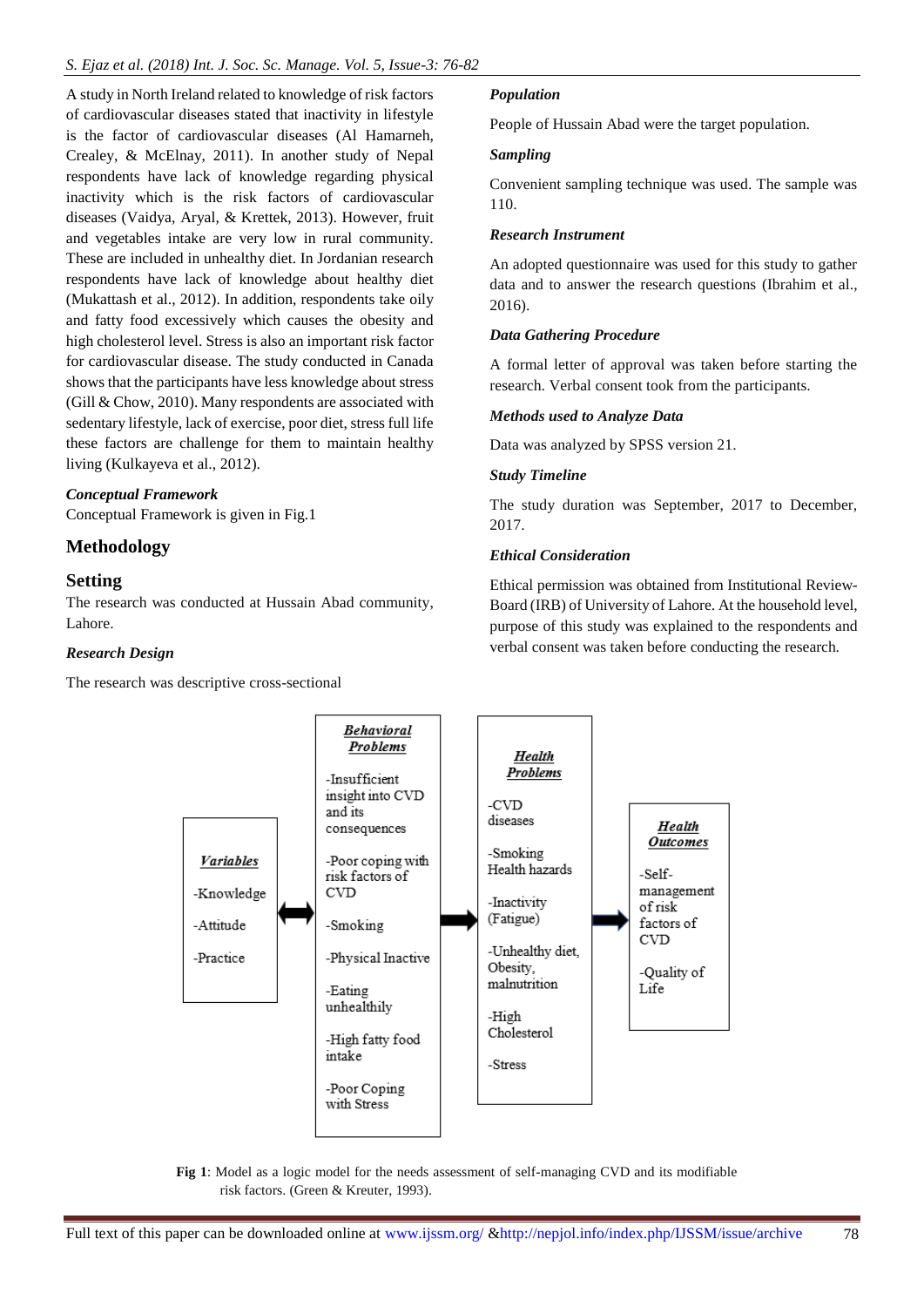# **Results**

## *Socio-demographics*

In demographic, majority of were females 70% (77) and males 30% (33) respectively with mean and standard deviation of  $1.7\pm0.46$ . The mean age of the participants was 28.5 years. 35%, 31%, 21%, 7%, and 5% of respondents were illiterate, primary, middle, secondary and some others respectively (Table 1).

## *Knowledge Regarding Cardiovascular Disease Risk Factors*

The items with higher results of correct replies were "Smoking is the risk factor of cardiovascular diseases"  $(64\%, 70)$  with mean and standard deviation of  $1.13\pm0.59$ . It is followed by "Cardiovascular-disease is related to heart and blood-vessels" ((60.9%, 67) with mean and standard deviation of 1.28±0.56 (Table 2).

## *Attitude Regarding Cardiovascular-Disease Risk Factors*

The answer with positive attitude was not accurately correct. However, the answer which was nearly correct was "Do exercise to maintain healthy life style" (28%, 32) with mean and standard deviation of 3.3±1.18. While, "Choose to use laptop but not prefer exercise" (16%, 18) other one is "Sometime eating super late at night is good" (11%, 13) the correct answer was Strongly Disagree. Result showed that respondents had negative attitude toward risk factors of cardiovascular diseases (Table 3).

## *Practices Regarding Cardiovascular Disease Risk Factors*

In this study only 5% (5) respondents do exercise for 10 minutes daily. The 21% (24) respondents never eat fast

**Table 2**: Knowledge Regarding CVD Risk Factors (n=110)

food. Despite that, 37% (41) respondents do vigorous activity e.g. heavy lifting with mean and standard deviation of 3.0±0.82. Majority of respondents had poor practices toward risk factors of cardiovascular diseases (Table 4).

**Table 1**: Demographic related to Age, Gender, Education

| Age                   | (%)<br>$\mathbf n$ |
|-----------------------|--------------------|
| 18-23                 | 19 (17.3%)         |
| 24-29                 | 28 (25.5%)         |
| 30-35                 | 36 (32.7%)         |
| 36-40                 | 27 (24.5%)         |
| Gender                |                    |
| Male                  | 33 (30%)           |
| Female                | 77 (70%)           |
| <b>Marital Status</b> |                    |
| Married               | 82 (74.5%)         |
| Unmarried             | 23 (20.9%)         |
| <b>Education</b>      |                    |
| <b>Illiterate</b>     | 40 (36.4%)         |
| Primary               | 34 (30.9%)         |
| Middle                | 23 (20.9%)         |

| S. N.          | <b>Statements</b>                                                              | True                        | <b>False</b>                | Don't Know                  |
|----------------|--------------------------------------------------------------------------------|-----------------------------|-----------------------------|-----------------------------|
|                |                                                                                | $n\left(\frac{0}{0}\right)$ | $n\left(\frac{0}{0}\right)$ | $n\left(\frac{0}{0}\right)$ |
| 1              | Cardiovascular disease is related to heart and blood<br>vessels                | 67(60.9)                    | 37(33.6)                    | 6(5.5)                      |
| $\mathfrak{2}$ | Most cardiovascular disease cases are hereditary                               | 48(43.6)                    | 49(44.5)                    | 13(11.8)                    |
| 3              | CVD is the leading cause of death                                              | 48(43.6)                    | 35(31.8)                    | 27(24.5)                    |
| $\overline{4}$ | Cardiovascular disease is the disease of women only                            | 31(28.2)                    | 67(58.2)                    | 15(13.6)                    |
| 5              | CVD can occur to young people                                                  | 35(31.8)                    | 63(57.3)                    | 12(10.9)                    |
| 6              | Smoking is the risk factor of cardiovascular disease                           | 70(63.6)                    | 27(24.5)                    | 13(11.8)                    |
| 7              | Doing house work as exercise is enough for a day                               | 46(41.8)                    | 41(37.3)                    | 23(20.9)                    |
| 8              | If you have a slim body, you do not need to exercise                           | 45(40.9)                    | 47(42.7)                    | 18(16.4)                    |
| 9              | Eating fruits or vegetables is able to prevent from<br>cardiovascular diseases | 38(34.5)                    | 31(28.2)                    | 41(37.3)                    |
| 10             | Irregular eating patterns has no harm on health                                | 45(40.9)                    | 46(41.8)                    | 19(17)                      |
| 11             | High density lipoprotein (HLP) is a good type of<br>cholesterol                | 40(36.4)                    | 32(29.1)                    | 38(34.5)                    |
| 12             | Prayer can help to reduce stress                                               | 64(58.2)                    | 19(17.3)                    | 27(24.5)                    |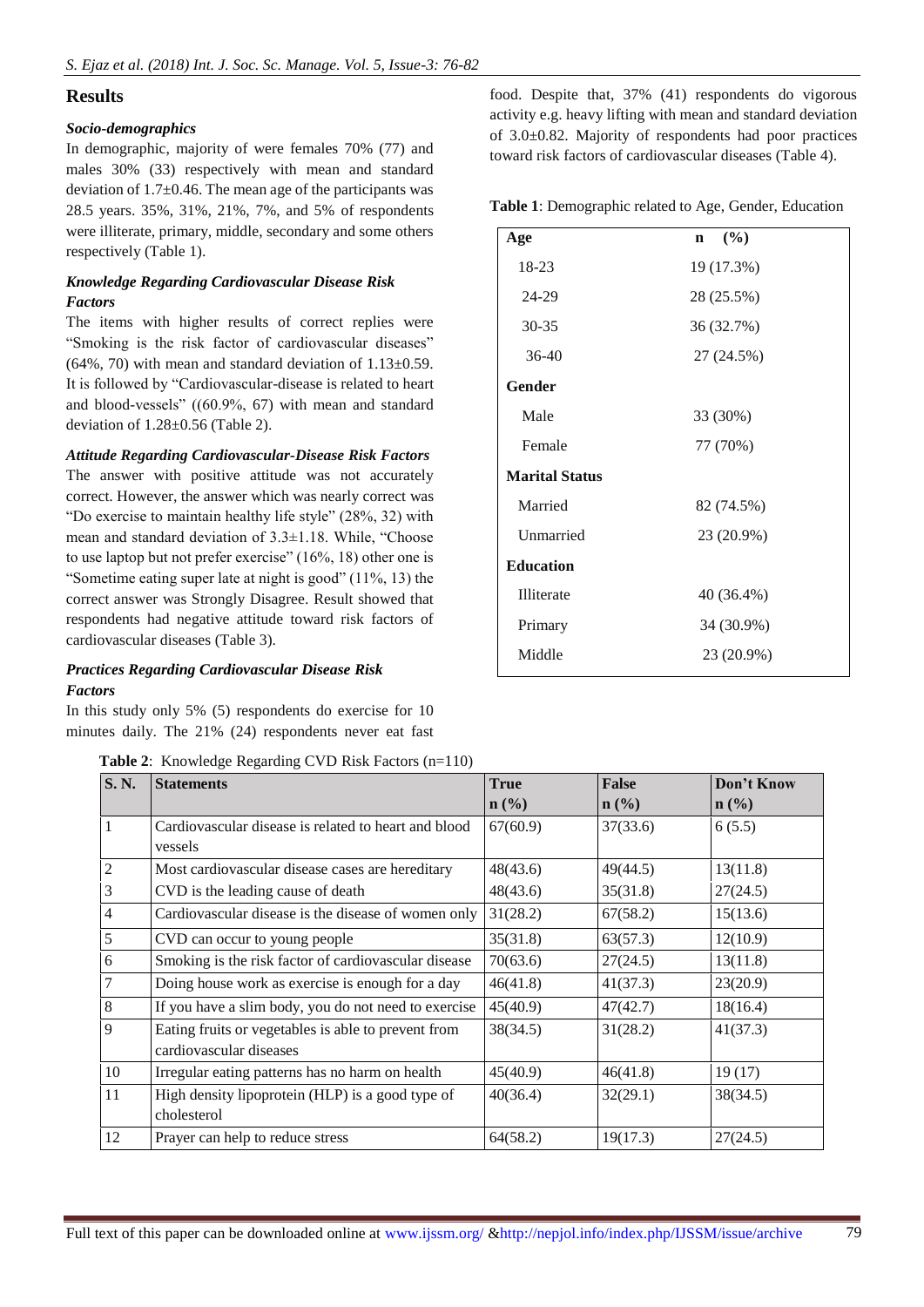| S. N.          | <b>Statements</b>                                        | SD <sub></sub> | D        | U        | A         | S A       |
|----------------|----------------------------------------------------------|----------------|----------|----------|-----------|-----------|
|                |                                                          | $n$ (%)        | $n$ (%)  | $n$ (%)  | $n$ (%)   | $n$ (%)   |
| -1             | Smoking is bad for health                                | 30(27.3)       | 23(20.9) | 13(11.8) | 18(16.4)  | 26(23.6)  |
| 2              | Do exercise to maintain healthy life style               | 3(2.7)         | 31(28.2) | 20(18.2) | 32(29.1)  | 24(21.8)  |
| 3              | Prefer to play with laptop instead of doing exercise     | 18 (16.4)      | 21(19.1) | 42(38.2) | 22(20)    | 7(6.4)    |
| $\overline{4}$ | Walking a lot can give benefits to my health             | 5(4.5)         | 34(30.9) | 27(24.5) | 35(31.8)  | 9(8.2)    |
| 5              | Take fruits or vegetables in diet for maintaining health | 10(9.1)        | 24(21.8) | 11(10)   | 49 (44.5) | 16(14.5)  |
| 6              | Avoid drinking carbonated drinks                         | 13(11.8)       | 25(22.7) | 43(39.1) | 11(10)    | 18 (64.4) |
| $\overline{7}$ | Sometime eating super late at night is good              | 12 (10.9)      | 26(23.6) | 16(14.5) | 44(40)    | 12 (109)  |
| 8              | Take less oily food for healthy lifestyle                | 13(11.8)       | 28(25.5) | 15(13.6) | 36(32.7)  | 18 (16.4) |
| 9              | Controlling stress can avoid to getting any disease      | 15(13.6)       | 30(27.3) | 21(19.1) | 33(30)    | 11(10)    |
| 10             | I can manage my stress                                   | 13(11.8)       | 14(12.7) | 52(47.3) | 18(16.4)  | 13(11.8)  |

**Table 3**: Attitude Regarding Cardiovascular Diseases Risk Factors (n=110)

**Table 4**: Practices Regarding Cardiovascular Diseases Risk Factors (n=110)

| S. N.          | <b>Statements</b>                                               | <b>Always</b>               | Frequently                  | <b>Seldom</b>    | <b>Never</b> |
|----------------|-----------------------------------------------------------------|-----------------------------|-----------------------------|------------------|--------------|
|                |                                                                 | $n\left(\frac{0}{0}\right)$ | $n\left(\frac{0}{0}\right)$ | $\mathbf{n}(\%)$ | N(%)         |
| 1              | How often do you smoke?                                         | 33(30)                      | 18(16.4)                    | 7(6.4)           | 52(47.3)     |
| $\mathfrak{2}$ | Does your daily activity involve vigorous activity?             | 2(1.8)                      | 27(24.5)                    | 41(37.3)         | 40(36.4)     |
| 3              | Do you walk for 10 minutes daily?                               | $5(4.5\%)$                  | 17(15.5)                    | 57(51.8)         | 31(28.2)     |
| $\overline{4}$ | Do you spend your leisure time to exercise at least 20 minutes? | 9(8.2)                      | 25(22.7)                    | 36(32.7)         | 40(36.4)     |
| 5              | How often do you take fruits in your diet?                      | 22(20)                      | 22(20)                      | 46(41.8)         | 20(18.2)     |
| 6              | How often do you take vegetables in your diet?                  | 46(41.8)                    | 24(21.8)                    | 20(18.2)         | 20(18.2)     |
| 7              | How often do you eat fast food?                                 | 10(9.1)                     | 26(23.6)                    | 50(45.5)         | 24(21.8)     |
| 8              | Do you like to eat in between main meals? e.g snaking           | 8(7.3)                      | 25(22.7)                    | 39(35.5)         | 38(34.5)     |
| 9              | Do you eat fried food as your main course?                      | 11(10)                      | 23(20.)                     | 51(46.4)         | 25(22.7)     |
| 10             | Do you lead a stressful life?                                   | 35(31.8)                    | 27(24.5)                    | 24(21.8)         | 24(21.8)     |

# **Discussion**

Result showed that cardiovascular is the top and foremost reason for death in Pakistan. CVD history included topped the list hypertension, diabetes, heart attack and stroke (O'Donnell et al., 2010). There was a high possibility of occurrence of cardiovascular diseases due to hereditary but mostly due to behavior changes and sedentary styles (Abdulla & Panza, 2009).

Respondents had better knowledge that smoking is risk factor of cardiovascular diseases. In another study, secondhand exposure to smoke causes heart diseases, which increases the risk of disease by approximately 25–30% (Pope III et al., 2011). Moreover, the participants showed lower knowledge related to physical inactivity as risk

factors when compared with study conducted in Iran (Mazloomy et al., 2014). Eating fresh fruits and vegetables keeps your heart healthy. Less intake of fibers contributes to 20.0% of heart diseases in universe. Fruit and vegetables comprises some elements that defend against cardiac diseases, stroke and hypertension (Rosamond et al., 2007). The relationship between stress and cardiovascular disease is not clear. Stress is a risk factor of cardiovascular diseases. It was identified by 64% of respondents, which is close to that study reported Jordan (Mukattash et al., 2012). The study findings showed that approximately more than half of the participants assumed that they cannot reduce their stress. Stress-management plays a vital role in controlling the different factors of cardiovascular diseases (Nekouei, Yousefy, Doost, Manshaee, & Sadeghei, 2014).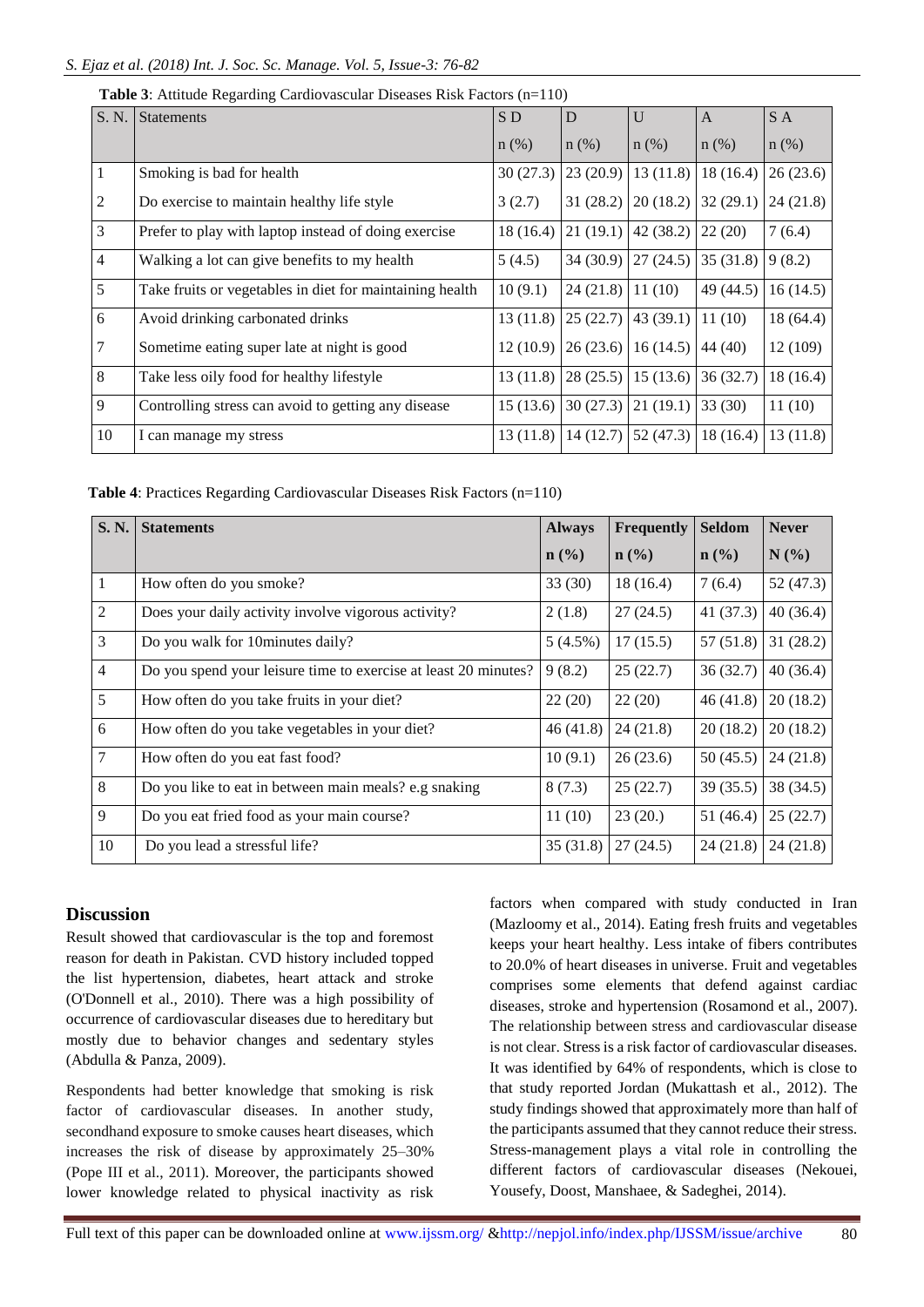# **Limitations**

This research had few limitations. First, the sample was convenient, which limited the generalizability of results to the population. In this study, women were unintentionally oversampled (70%) because they were more likely to be available in the house when visited the home.

# **Conclusion**

The study suggests that, level of knowledge regarding CVD is high in the rural community of Lahore, but there is no relation with the attitude and practices. The community people have negative attitude due to which practices are very poor.

# **Acknowledgement**

Thanks to all the community members. I am thankful to Ibrahim et al., (2016), for giving me permission to use questionnaire. I am also thankful to Sir Afsar Ali as a guide for me during this research. I am much thankful to the authority of University of Lahore for all cooperation to extend this study.

# **Reference**

- Abdulla K & Panza A (2009) Accesibility to knowledge and information on risk factors and prevention of cardiovascular diseases and preventive behaviours among the residents age 30 years and above in malemaldives. *J Health Res* **23**: 75-80.
- Al Hamarneh YN, Crealey GE & McElnay JC (2011) Coronary heart disease: health knowledge and behaviour. *International journal of clinical pharmacy* **33**(1): 111-123.
- Awad A & Al-Nafisi H (2014) Public knowledge of cardiovascular disease and its risk factors in Kuwait: a cross-sectional survey. *BMC Public Health* **14**(1): 1131.
- Aziz KU, Faruqui A, Patel N & Jaffery H (2012) Prevalence and awareness of cardiovascular disease including life styles in a lower middle class urban community in an Asian country. *Pakistan Heart Journal* **41**(3- 4).
- Bhagyalaxmi A, Atul T & Shikha J (2013) Prevalence of risk factors of non-communicable diseases in a District of Gujarat, India. *Journal of health, population, and nutrition* **31**(1): 78.
- Council NR (2010) Secondhand smoke exposure and cardiovascular effects: making sense of the evidence: Washington, DC: The National Academies Press.
- Gaziano TA, Bitton A, Anand S, Abrahams-Gessel S & Murphy A (2010) Growing epidemic of coronary heart disease in low-and middle-income countries. *Current problems in cardiology* **35**(2): 72-115.
- Gill R & Chow CM (2010) Knowledge of heart disease and stroke among cardiology inpatients and outpatients in a Canadian inner-city urban hospital. *Canadian Journal of Cardiology* **26**(10): 537-541.
- Green LW & Kreuter MW (1993) *Health promotion planning: An educational and ecological approach*: McGraw-Hill.
- Habibullah S, Ashraf J, Javed R, Naz S, Arain GM & Akhtar T (2013) Prevalence of shisha smoking in College, University and Madarsa Students aged 20- 25 years in Pakistan. *Pakistan Journal of Medical Research* **52**(1): 3.
- Ibrahim MM, Rahman NAA, Rahman NIA & Haque M (2016) Knowledge, Attitude and Practice of Malaysian Public University Students on Risk Factors for Cardiovascular Diseases. *Journal of Applied Pharmaceutical Science* **6**(2): 56-63.
- Kulkayeva G, Harun-Or-Rashid M, Yoshida Y, Tulebayev K & Sakamoto J (2012) Cardiovascular disease risk factors among rural Kazakh population. *Nagoya journal of medical science* **74**(1-2): 51.
- Kumar S (2017) Cardiovascular Disease and Its Determinants: Public Health Issue. *Journal of Clinical Medicine and Therapeutics.*
- Mazloomy SS, Baghianimoghadam MH, Ehrampoush MH, Baghianimoghadam B, Mazidi, M & Mozayan MR (2014) A study of the knowledge, attitudes, and practices (KAP) of the women referred to health centers for cardiovascular disease (CVDs) and their risk factors. *Health care for women international* **35**(1): 50-59.
- Mosca L, Benjamin EJ, Berra K, Bezanson JL, Dolor RJ, Lloyd-Jones DM and Shaw LJ (2011) Effectivenessbased guidelines for the prevention of cardiovascular disease in women—2011 update: a guideline from the American Heart Association. Circulation, CIR. 0b013e31820faaf31828.
- Muhamad R, Yahya R & Yusoff HM (2012) Knowledge, attitude and practice on cardiovascular disease among women in North-Eastcoast Malaysia. *International Journal of Collaborative Research on Internal Medicine & Public Health*.
- Mukattash TL, Shara M, Jarab AS, Al‐Azzam SI, Almaaytah A & Al Hamarneh YN (2012) Public knowledge and awareness of cardiovascular disease and its risk factors: a cross‐sectional study of 1000 Jordanians. *International Journal of Pharmacy Practice* **20**(6): 367-376.
- Nekouei ZK, Yousefy A, Doost HTN, Manshaee G & Sadeghei M (2014) Structural Model of